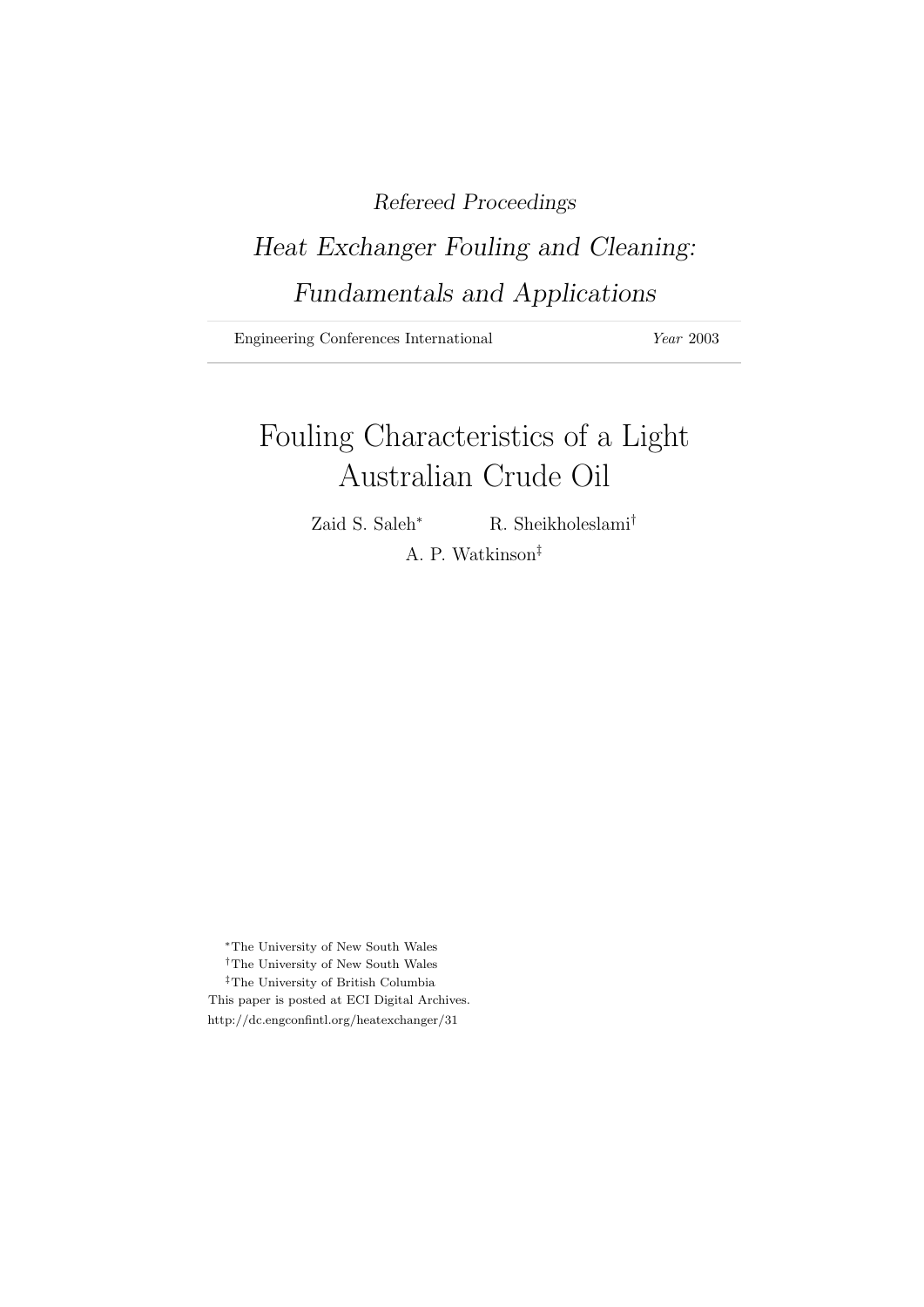### **Fouling Characteristics of A Light Australian Crude Oil**

**Zaid S. Saleh1 , R. Sheikholeslami1 and A.P. Watkinson2**

<sup>1</sup>Department of Chemical Engineering and Industrial Chemistry, The University of New South Wales, Sydney, NSW 2052, Australia. 2 <sup>2</sup>Department of Chemical and Biological Engineering, The University of British Columbia, Vancouver, B.C., V6T 1Z4, Canada

#### **ABSTRACT**

Australian crude oils, which generally contain little asphaltenes, nevertheless give rise to fouling in refinery pre-heat trains. In this research, fouling of a series of such crude oils and their blends is being assessed. The present work focuses on thermal fouling resulting from heating Gippsland crude oil at moderate temperatures. The oil is maintained under nitrogen at a pressure of 379 kPa, and re-circulated at bulk temperatures of 80-120°C through an electrically heated annular probe at velocities in the range 0.25 to 0.65 m/s with surface temperatures from 180- 260°C. Experiments are run for periods up to 90 hours at constant heat flux. Fouling is detected by the increase of wall temperature of the probe.

The oil is characterized by its filterable solids content, density and viscosity both before and after the fouling run. The trends in fouling rates are compared to predictions of the thresholdfouling model proposed by Ebert and Panchal (1995). Data on deposit composition are presented, and the fouling mechanism discussed.

#### **1. INTRODUCTION**

 The term fouling is defined as the deposition of unwanted materials on heat transfer equipment, which results in an increase in thermal resistance to heat transfer and subsequent loss of the equipment thermal efficiency. The growth of deposits causes the thermal hydraulic performance of heat transfer equipment to decrease continuously with time. This fouling problem remains a major cost penalty in oil refineries costing millions of dollars every year (Bott, 1995).

 Crude oil fouling is generally believed to be caused by impurities in the crude oil such as corrosion products, water and salt, by asphaltenes exceeding their solubility limit, or by thermal decomposition or autoxidation of reactive constituents in the oil. Asphaltene precipitation is considered to be a major cause of crude unit fouling. As well, reactive constituents of oil may undergo thermal decomposition, polymerization, or autoxidation reactions to produce fouling

precursors or foulants (Murphy and Campbell, 1992). Dickakian (1997) has shown the role of asphaltene and polar molecules in fouling at elevated temperatures where coke is produced following phase separation. At lower temperatures, asphaltenes precipitation occurs due to changes in solvent nature via blending, or pressure change.

Gippsland crude oil produced in Australia gives rise to fouling problems in refineries operated by Caltex Australia, in spite of its low sulphur, ash and asphaltene levels. Among possible causes of the fouling are precipitation of species resulting from seasonal changes in composition (due to changing temperature or other conditions in storage tanks, pipelines, or refineries), autoxidation leading to gum formation due to oxygen entering the oil in storage, or release of corrosion products from within the production, transportation or processing units which subsequently deposit in the heat exchanger (Lambourn and Durrieu, 1983).

The present work was undertaken to study the effect of fluid properties and operating conditions, with the intention of using the results to guide a fouling mitigation strategy.

#### **2. MATERIALS AND METHODS**

 Table 1 lists the properties of Gippsland crude oil used in the fouling tests. Both asphaltene and sulphur contents are very low. The apparatus consists of a re-circulation loop containing a 10-L feed tank and a pump; an orifice plate was used for flow measurement in conjunction with an annular (HTRI) heat transfer probe, which was operated at constant heat flux with time.

 Crude oil was poured into the feed tank, purged with nitrogen and pressurized to 379 kPa. The inlet and outlet bulk temperatures along with the probe surface temperature were measured via thermocouples. The fouling resistance was determined at constant heat flux by the decrease in heat transfer coefficient with time, as is shown below.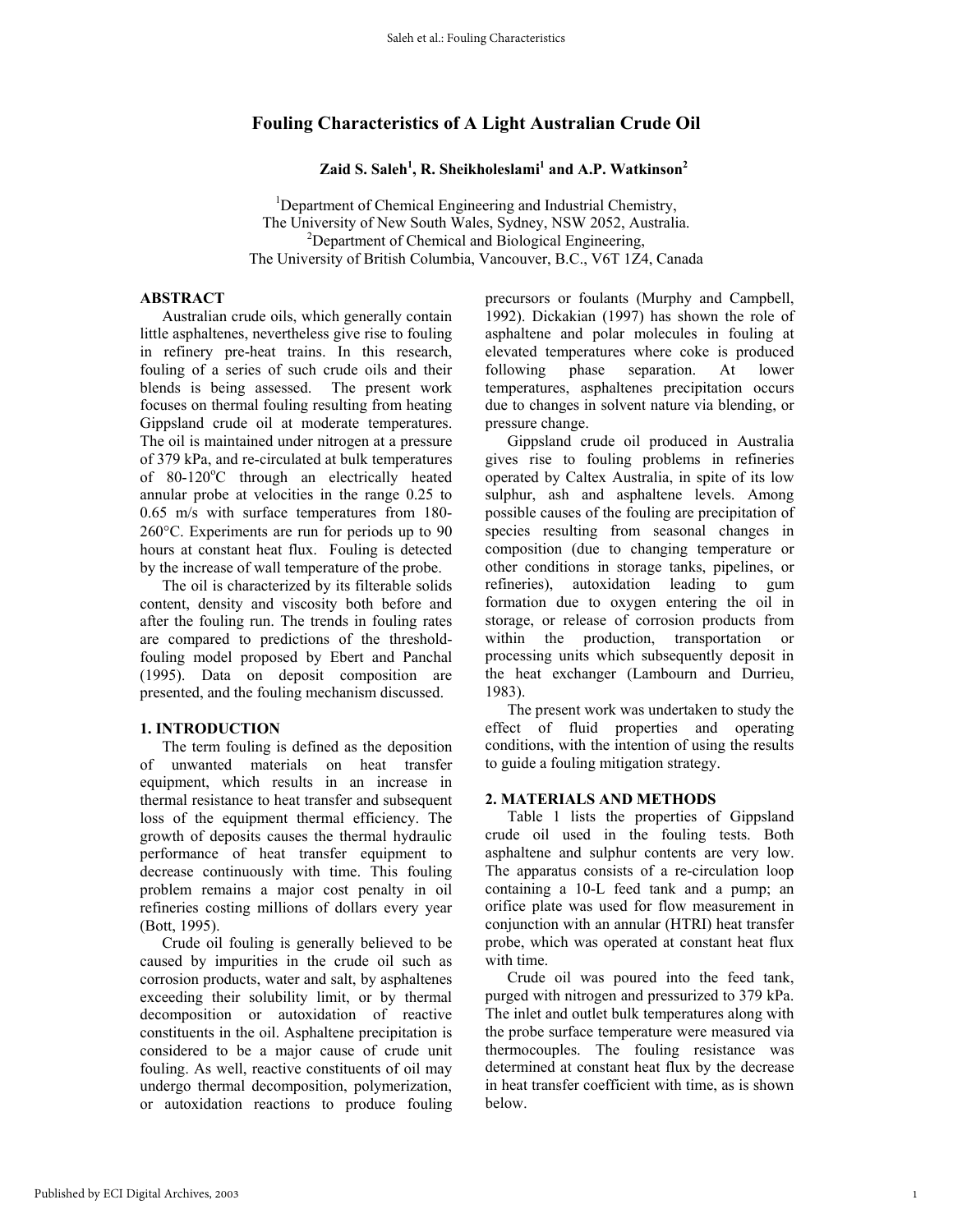Under clean conditions at time zero the reciprocal of the overall coefficient is given by:

$$
\frac{1}{\text{Uo}} = \frac{(\text{T}_\text{s} - \text{T}_\text{b})_o}{q/A}
$$
 (1)  $\zeta = (1.82 \log \text{Re} - 1.64)^{-2}$ 

however, under fouled conditions it is given

$$
\frac{1}{U(t)} = \frac{\left(\Gamma_s - T_b\right)_t}{q/A} \tag{2}
$$

where  $T_s$  is the average surface temperature of the probe measured using thermocouples embedded within the metal surface of the probe heating section. The fouling resistance is calculated using the expression:

$$
R_{f}(t) = \frac{1}{U(t)} - \frac{1}{U_0} = \frac{(T_s - T_b)_{t} - (T_s - T_b)_{0}}{q/A}
$$
(3)

The fouling rate can then be calculated as:

$$
\frac{dR_f}{dt} = \frac{d}{dt} \left( \frac{1}{U(t)} \right)
$$
(4)

Initial fouling rates were determined from the slope of the  $R_f$  versus time curves over linear portions, and with due regard for any induction time. The procedure used to determine the end of the induction period is as follows. The total change in (1/U) over the run was determined first. Starting from the beginning of each run, the change in (1/U) is checked for every 10 hr intervals. The time at which the change is 5% or more of the total change in 1/U is taken to be the end of the induction period. The end of the initial fouling rate period was determined by calculating the average change in 1/U over 10 hours, which has to be not less than 2% of the total.

The heat transfer characteristics of the PFRU unit under clean condition were determined using Paraflex, a non fouling solvent. The clean heat transfer coefficients  $U_0$ , for Paraflex and crude oil, in equation (1) were calculated using a mean surface temperature and expressed as a Nusselt number. Experimental values were compared with predictions of the equation of Gnielinski (1995), in which properties are based on the bulk temperature:

$$
Nu = \frac{(\zeta/8)(Re - 1000)Pr}{1 + 12.7(\zeta/8)^{0.5}(Pr^{2/3} - 1)} \left(1 + \left(\frac{D}{L}\right)^{2/3}\right) \left(\frac{\mu_b}{\mu_w}\right)^{0.14} (5)
$$

$$
\zeta = (1.82 \log \text{Re} - 1.64)^{-2} \tag{6}
$$

by:<br>
where  $Nu = Nusselt$  Number =  $\frac{U_0 d_h}{\lambda}$ ,

the hydraulic diameter,  $d_h = d_{a,0} - d_{a,i} = 14.3$  mm, and L is the length of the heating section  $= 102$ mm.

Table 1. Properties of Gippsland crude oil and Paraflex.

| <b>Property</b>                     | <b>Gippsland</b> | Paraflex |
|-------------------------------------|------------------|----------|
| Density (g/ml) at $20^{\circ}$ C    | 0.792            | 0.855    |
| Vapor Pressure(37°C) psi            | 5.0              |          |
| Total Sulfur (wt%)                  | 0.12             |          |
| Total Nitrogen (PPM)                | 120              |          |
| Viscosity (mPa.s) at $20^{\circ}$ C | 1.969            | 23.9     |
| Water Content (vol%)                | 0.01             |          |
| Ash $(wt\%)$                        | < 0.01           |          |
| Asphaltenes (wt%)                   | 0.05             |          |
| Resin Content (wt%)                 | 7.2              |          |
| Carbon Content (wt%)                | 85.78            |          |
| Hydrogen Content (wt%)              | 14.10            |          |
| Pour point $(^{\circ}C)$            | $< -42$          | $-2.1$   |

 The Ebert and Panchal (1995) thresholdfouling model, Eq. 7, was used to compare the trends in fouling rate. This model was originally developed using data on coke deposition from crude oils subject to high heat fluxes.

$$
\frac{dR_f}{dt} = \alpha \operatorname{Re}^{\beta} \exp(-E/RT_f) - \gamma \tau
$$
 (7)

Following an experiment, deposits on the heated section were photographed and collected for chemical and physical characterization (i.e. SEM). The amount of deposit was very small; samples were analyzed by micro-analytical techniques in order to determine deposit chemistry  $(C, H, N \text{ and } S)$ .

The presence of any filterable solids in the oil was determined by filtration through a 3 micron membrane filter at 85°C.

#### **3. RESULTS AND DISCUSSIONS**

 Clean heat transfer tests were performed with Paraflex, and the Nusselt numbers compared with the predictions of the aforementioned correlation (Eq. 5). Results are presented in Table 2: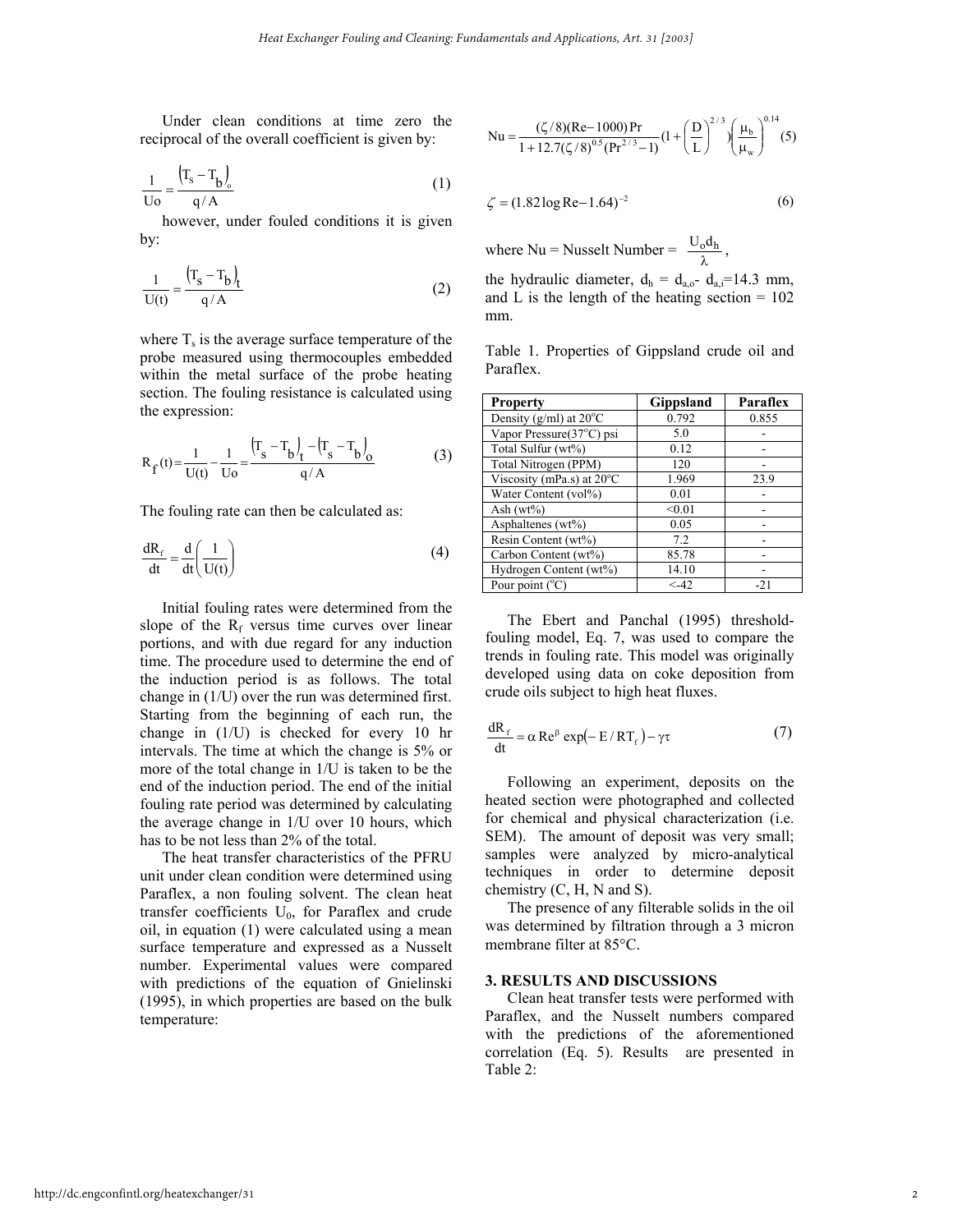| u     | <b>Reynolds</b> | Nu         | Nu                |
|-------|-----------------|------------|-------------------|
| (m/s) | <b>Number</b>   | Gnielinski | <b>Experiment</b> |
| 0.54  | 2659            | 108        | 145               |
| 0.66  | 3282            | 123        | 160               |
| 0.77  | 3805            | 134        | 170               |
| 0.87  | 4263            | 144        | 181               |
| 0.95  | 4677            | 153        | 191               |
| 1.1   | 5411            | 168        | 203               |
| 1.23  | 6057            | 180        | 218               |

Table 2. Comparison of experimental and predicted Nusselt numbers.

 The Gnielinski equation under-predicted the experimental results by a factor of 1.2 to 1.34. Systematic error sources lie in the reliability of the physical property of Paraflex data and the fouling probe itself.

 Experiments were carried out to examine the effect of operating conditions on fouling of the light crude oil (Gippsland). The following range of conditions were covered: velocity of 0.25 to  $0.65$  m/s, surface temperature of 180 to 260 $^{\circ}$ C, bulk temperature of  $\overline{80}$  to  $120^{\circ}$ C, and pressure from 379 to 655 kPa.

Table 3. Summary of operating conditions for Gippsland oil.

| Run | $\mathbf{T_{b}}$ | $\mathbf{T}_{s,o}$ | u     | P     | <b>Initial</b> |
|-----|------------------|--------------------|-------|-------|----------------|
| #   | $(^{\circ}C)$    | $(^{\circ}C)$      | (m/s) | (kPa) | $dR_f/dt$      |
|     |                  |                    |       |       | $(m^2K/kJ)$    |
| 26  | 77               | 245                | 0.35  | 379   | 3.06E-07       |
| 29  | 101              | 253                | 0.35  | 517   | 3.61E-07       |
| 32  | 115              | 252                | 0.35  | 655   | 5.28E-07       |
| 33  | 78               | 243                | 0.35  | 379   | 3.12E-07       |
| 41  | 77               | 242                | 0.40  | 379   | 2.22E-07       |
| 42  | 76               | 247                | 0.30  | 379   | 4.17E-07       |
| 43  | 77               | 249                | 0.25  | 379   | 5.08E-07       |
| 44  | 79               | 177                | 0.25  | 379   | 1.94E-07       |
| 45  | 78               | 196                | 0.25  | 379   | 2.78E-07       |
| 46  | 80               | 217                | 0.25  | 379   | 3.89E-07       |
| 47  | 81               | 259                | 0.25  | 379   | 5.89E-07       |
| 48  | 78               | 249                | 0.25  | 517   | 5.28E-07       |
| 49  | 81               | 251                | 0.25  | 655   | 5.83E-07       |

 No fouling was detected using milder operating conditions or at higher velocities, perhaps due to the low asphaltene, ash and sulfur content in Gippsland crude oil.

Fouling runs were carried out for periods of up to 90 hours. An example of typical results is shown in Figure 1, in which heat flux (q), probe surface temperature  $(T_s)$ , bulk fluid temperature  $(T_b)$ , film heat transfer coefficient (U), and thermal resistance (1/U) are plotted with time. Calculations were done according to equations (1) to (4).



Figure 1. Typical results of a fouling run, velocity of  $0.35$  m/s, heat flux of 400 kW/m<sup>2</sup>, bulk temperature of 80°C, initial surface temperature of 240°C, pressure of 379 kPa.

 Following an unsteady state period of 3-4 hrs at the beginning of the run, the heat flux and the bulk fluid temperature remain constant within the limits of experimental error. After an induction period of 24 hours, 1/U increased from 0.4 to  $0.49$  m<sup>2</sup>K/kW over 90 hours. A pulse type change in  $T_s$  and  $1/U$  occurred at time 36 to 38 hrs, possibly due to slight changes in system pressure and fluid flow rate. This fouling run for Gippsland oil was repeated and results are shown in Figure 2. The initial clean coefficients of both runs were very close  $(2.43 \text{ and } 2.47 \text{ kW/m}^2\text{K})$ . After 90 hours of operation, the final coefficients were 2.06 and 2.09, a difference of less than 2%. The probe surface temperature increased by 31°C. The initial fouling rates were reproduced within ±4%.



Figure 2. Results of fouling Run 33 to reproduce Run 26 in Figure 1.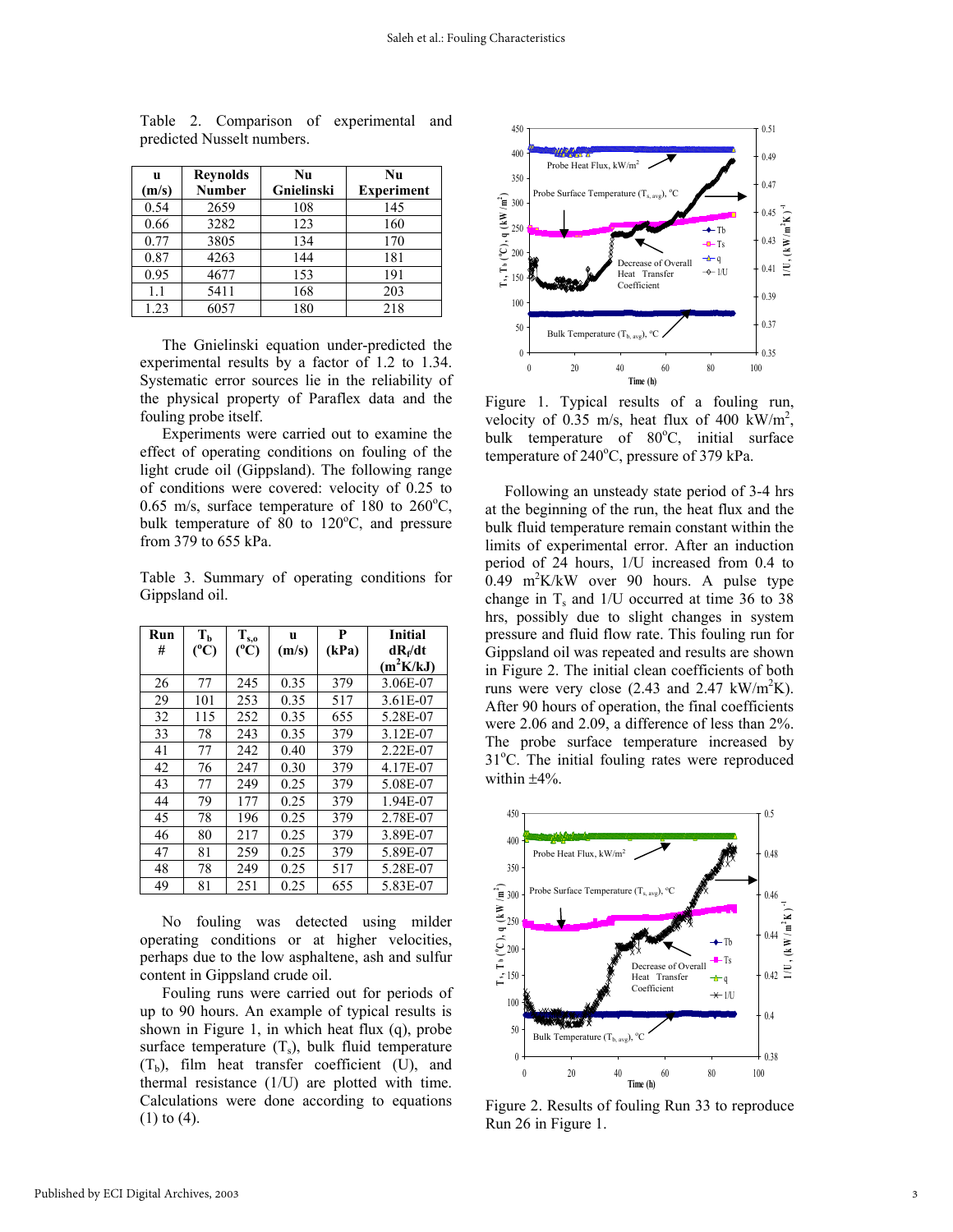Recirculation of test fluid, which results in long periods of heating, may alter fluid composition, and result in differences between the fouling results obtained. Therefore, it was essential to examine the properties (i.e. density, viscosity) of the fluid before and after the fouling runs as presented in Table 4. Changes in properties were found to be negligible.

Table 4. Viscosity and density of Gippsland crude oil measured at the beginning and end of 90-hour fouling runs at  $T = 30^{\circ}C$ .

| Run<br># | (kg/m <sup>3</sup> ) | $(kg/m^3)$ | (Pa.s)     | (Pa.s)    |
|----------|----------------------|------------|------------|-----------|
|          | Before run           | After run  | Before run | After run |
| 26       | 792                  | 793        | 1.96E-03   | $2.0E-03$ |
| 33       | 792                  | 794        | 1.96E-03   | 1.99E-03  |

#### **3.1 Effect of Initial Surface Temperature and Heat Flux** Rates were calculated from the linear portion

Initial surface temperature was varied over the range 180 to  $260^{\circ}$ C, at a fixed velocity of 0.25 m/s. A fresh batch of fluid was used in each of the runs. It was not possible to go over the limit of 260°C initial surface temperature due to the feed flow rate and the limited probe power. The heat flux fluctuated slightly at the beginning of each experiment, but remained almost constant over the remaining course of the experiment. Attempts were made to keep the variation in bulk temperature to a possible minimum. For this set of runs bulk temperatures were  $80^{\circ}$ C  $\pm$  5.

 Figure 3 shows the fouling resistances versus time for Gippsland oil at five different initial surface temperatures.



Figure 3. Effect of initial surface temperature on fouling resistance, at  $T_b = 80^{\circ}$ C, velocity = 0.25 m/s, pressure of 379 kPa.<br>By increasing the bulk temperature from 80<br>to 120<sup>o</sup>C and hange the film temperature from

There was an induction period and negative fouling resistances up to 24 hrs, especially at high initial surface temperatures  $(240, 260^{\circ}$ C). These negative resistances were due to the rapid (early) formation of rough deposits, which increased the film heat transfer coefficient.

At an initial surface temperature of  $180^{\circ}$ C, the probe surface temperature increases with time by about  $12^{\circ}$ C over the 90 hours of the test, as a result of a small extent of fouling. The heat transfer coefficient decreased with time by about 11% from 2.02 to 1.81 kW/m<sup>2</sup>K, and appeared to reach an asymptotic value after 75 hrs.

At an initial surface temperature of  $260^{\circ}$ C, the probe surface temperature increased with time by about 48°C over the 90 hours of the test as a result of fouling. The heat transfer coefficient decreased with time by about 21.7% from 2.32 to 1.82  $kW/m^2K$ , and appeared to reach an asymptotic value after 70 hrs.

of the  $R_f$  versus t curves. Fouling rates were most intensive at highest initial surface temperature. Where  $R_f$  exceeded 0.08 m<sup>2</sup>K/kW, asymptotic behavior was apparent, possibly due to a low concentration of fouling precursors left in the oil. A decrease in suspended solids concentration from the initial value of 0.239% was observed when fouling was significant. As initial surface temperature was raised from  $180^{\circ}$ C to 260 °C, the final suspended solids concentration decreased from 0.239% to 0.196%. Increasing the heat flux increased the fouling rate. Fouling rates ranged from 1.94E-07 m<sup>2</sup>K/kJ at T<sub>s,o</sub> of 180<sup>o</sup>C to 5.89E-07 m<sup>2</sup>K/kJ at T<sub>s,o</sub> of 260°C. The low extent of fouling may be due to the low asphaltenes concentration in the crude oil.

#### **3.2 Effect of Bulk Temperature**

 Figure 4 show fouling resistance versus time results for three experiments at inlet bulk temperatures of 80, 100 and  $120^{\circ}$ C, with fixed initial surface temperature, pressure and velocity. At the highest bulk temperature, fouling started to be rapid and severe after about 20 hrs of induction period, reaching  $R_f$  values of 0.08 m2 K/kW in about 50 hours. Although there is considerable scatter, the trend of fouling with bulk temperature is evident. For  $T_b = 80^\circ \text{C}$ , negative  $R_f$  values were obtained over the first 32 hours. It was found that if the apparatus was not completely cleaned between experiments, the induction time would decrease.

to 120°C, and hence the film temperature from 163 to 183°C, the fouling rate was increased from 3.06E-07 to 5.28E-07 m<sup>2</sup>K/kJ. Table 5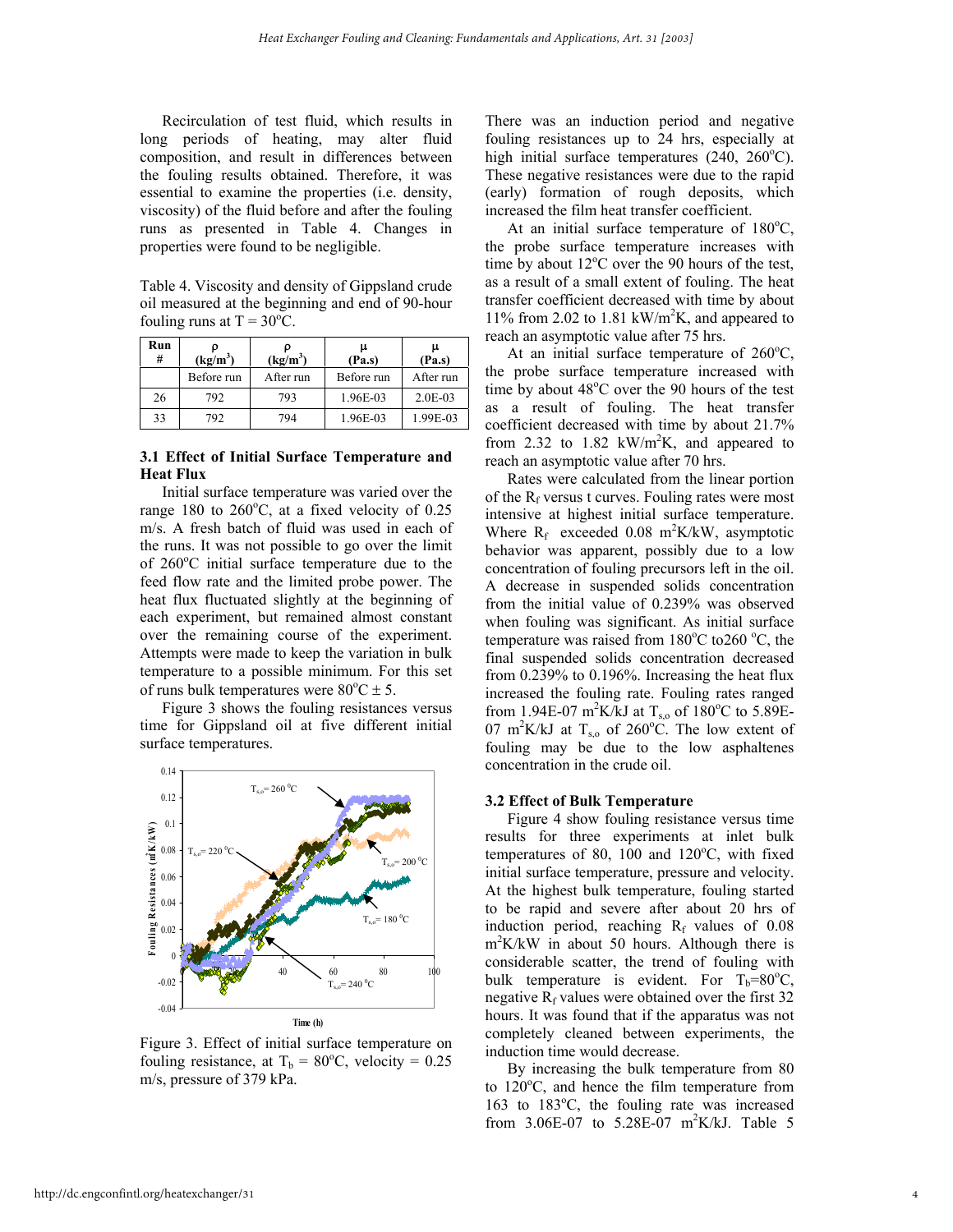shows the percentages of insoluble material measured by hot filtration through a 3-micron filter at  $85^{\circ}$ C. Over the course of the run, the insoluble material decreased and the extent of the decrease paralleled the fouling rate. Hence, it appears that fouling is related to the presence of insoluble material in the oil.



Figure 4. Effect of bulk temperature on fouling resistance,  $T_{so} = 245^{\circ}C$ , velocity = 0.35 m/s, pressure = 379 kPa. Velocity effects at constant surface

Table 5. Effect of bulk temperature on initial and final concentration of solids.

| $T_{\rm b}$ , $^{\rm o}$ C | Feed Sample | 80                            | 100 | 120 |
|----------------------------|-------------|-------------------------------|-----|-----|
| $wt\%$                     | 0.239       | $0.230 \mid 0.229 \mid 0.208$ |     |     |

a key to understanding the fouling mechanism. If fouling rates increase with velocity, transport of fouling species is likely important. If fouling rate decreases with increasing velocity the dominant step is likely to be adhesion of foulants at the surface or chemical reaction.

 Figure 5 shows fouling resistance results of experiments carried out at fixed inlet bulk temperature of 80°C, initial surface temperature of 240°C, pressure of 379kPa, and velocities of 0.25, 0.3, 0.35, 0.4 and 0.45 m/s.



Figure 5. Effect of bulk velocity on fouling resistance,  $T_{so} = 245^{\circ}C$ ,  $T_b = 80^{\circ}C$ , pressure = 379 kPa.

 At a velocity of 0.25 m/s, the heat transfer coefficient decreased around 20% from 2.17 to  $1.74 \text{ kW/m}^2\text{K}$ , while at a velocity of 0.4 m/s, the heat transfer coefficient decreased by 12% over the 90 hrs run. The scatter in  $R_f$  during the initial 5 hours is likely due to the non-steady state effects.

temperature could be studied over only a narrow range due the power limitation of the fouling probe. As the velocity was raised from 0.25 to 0.4 m/s, the fouling rate decreased by a factor greater than 2; from  $5.08E-07$  m<sup>2</sup>K/kJ at a velocity of 0.25 m/s to 2.22E-07 m<sup>2</sup>K/kJ at a velocity of 0.4 m/s.

**3.3 Effect of Bulk Velocity**<br>Velocity effects provide a key to velocity of 0.45 m/s as shown in Figure 5 velocity of 0.45 m/s as shown in Figure 5. Induction periods up to 24 hours were observed for all runs. A significant decrease in the suspended solids content was noted over each run. Where fouling rate was highest, the decrease was largest.

#### **3.4 Effect of Pressure**

 The pressure effect was investigated in the range of 379 to 655 kPa using nitrogen and at a bulk temperature of 80°C, initial surface temperature of  $240^{\circ}$ C and a velocity of 0.25 m/s. The tank was purged with nitrogen prior to each run. Results of fouling resistances versus time are shown in Figure 6. The final fouling resistances after 92 hours were  $0.12 \pm 0.02$  $m^2$ K/kW.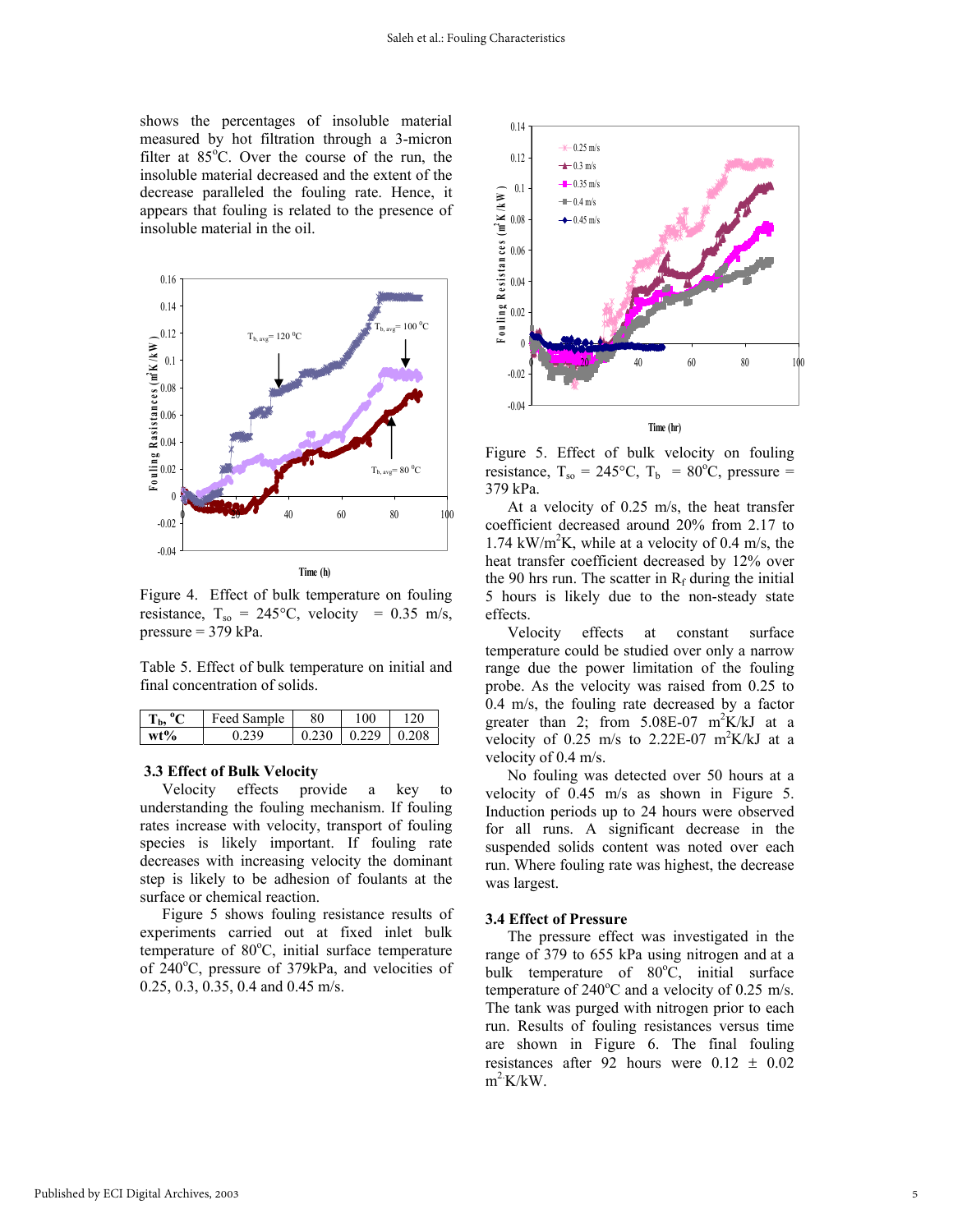

Figure 6. Effect of pressure on fouling resistance,  $T_{so} = 245$ °C,  $T_b = 80$ °C, velocity = 0.25 m/s.

 Results show that over this narrow range, the pressure has a minimal effect on fouling tendency. Increasing the pressure from 379 to 510 kPa increased the initial fouling rate by around 4% from 5.08E-07 to 5.27E-07 m2 .K/kJ, while increasing the pressure from 510 kPa to 655 kPa increased the initial fouling rate by around 10% more from  $5.27E-07$  to  $5.83E-07$  m<sup>2</sup>K/kJ. These differences in rate are close to the value of the reproducibility of the fouling rate, hence the pressure effects differences may not be statistically significant.

#### **3.5 Correlation of Results**

 Observations of fouling rates showed a relatively strong effect of surface temperature, a strong effect of bulk temperature, a small effect of pressure and a decrease in fouling rate as velocity was raised (at fixed initial wall temperature). These observations suggest that the deposition of the precursors which may be present increases with bulk temperature, and that both adhesion and the transport of foulants may be important. Fouling appears to be caused by fine solids from the feed material. Physical examination of the fouling probe showed that attachment of these solids was limited to the heated parts of the unit, which is consistent with

An Arrhenius type equation has been used to determine an activation energy based on the film and surface temperatures.

$$
\frac{dR_f}{dt} = Ae^{\left(\frac{-E}{RT}\right)}
$$
 (8)

From the plot of 'ln[dR<sub>f</sub>/dt]' vs. ' $1/T_{s,o}$ ' or  $1/T_{f0}$ , the slope of the plot is  $-E/R$ , from which the value of the global activation energy can be obtained. The value of the activation energy was higher based on the film temperature (42 kJ/mol) than that based on the surface temperature (28.5 kJ/mol).

 The initial fouling rates measured from two sets of experiments were regressed. The first set was conducted at constant  $T_{s,0}$  of 240°C, velocity of 0.35 m/s and  $T<sub>b</sub>$  of 80, 100 and 120°C. The second set was conducted at a constant  $T_b$  of 80°C, velocity of 0.25 m/s and  $T_{s,0}$  of 180, 200,  $220$ ,  $240$  and  $260^{\circ}$ C. Results were fitted using a power law equation (Eq. 9) and a Mat Lab program was used to determine the power law exponents:

$$
\frac{dR_f}{dt} = A_o P^m u^n e^{-E/RT_{f,o}} \tag{9}
$$

 The velocity exponent (n) was -1.43; pressure exponent (m) was 0.18 and the power law constant  $(A_0)$  was 9.46E-04. The small value of exponent, m, in Eq. 9, reflects the minor effect of P as discussed above. Figure 7 show that the initial film temperature correlates the data well.



heated parts of the unit, which is consistent with Figure 7. Arrhenius type plot of initial fouling the surface temperature effect.

 Results were also fitted to the Ebert and Panchal model (Eq. 7) as shown in Figure 8. The wall shear stress was almost constant around  $0.45 \pm 0.05$  N/m<sup>2</sup> for the current runs and the range of film Reynolds number (Refilm) was 2500 to 4500. The range of film temperatures studied was  $131 - 182$ <sup>o</sup>C.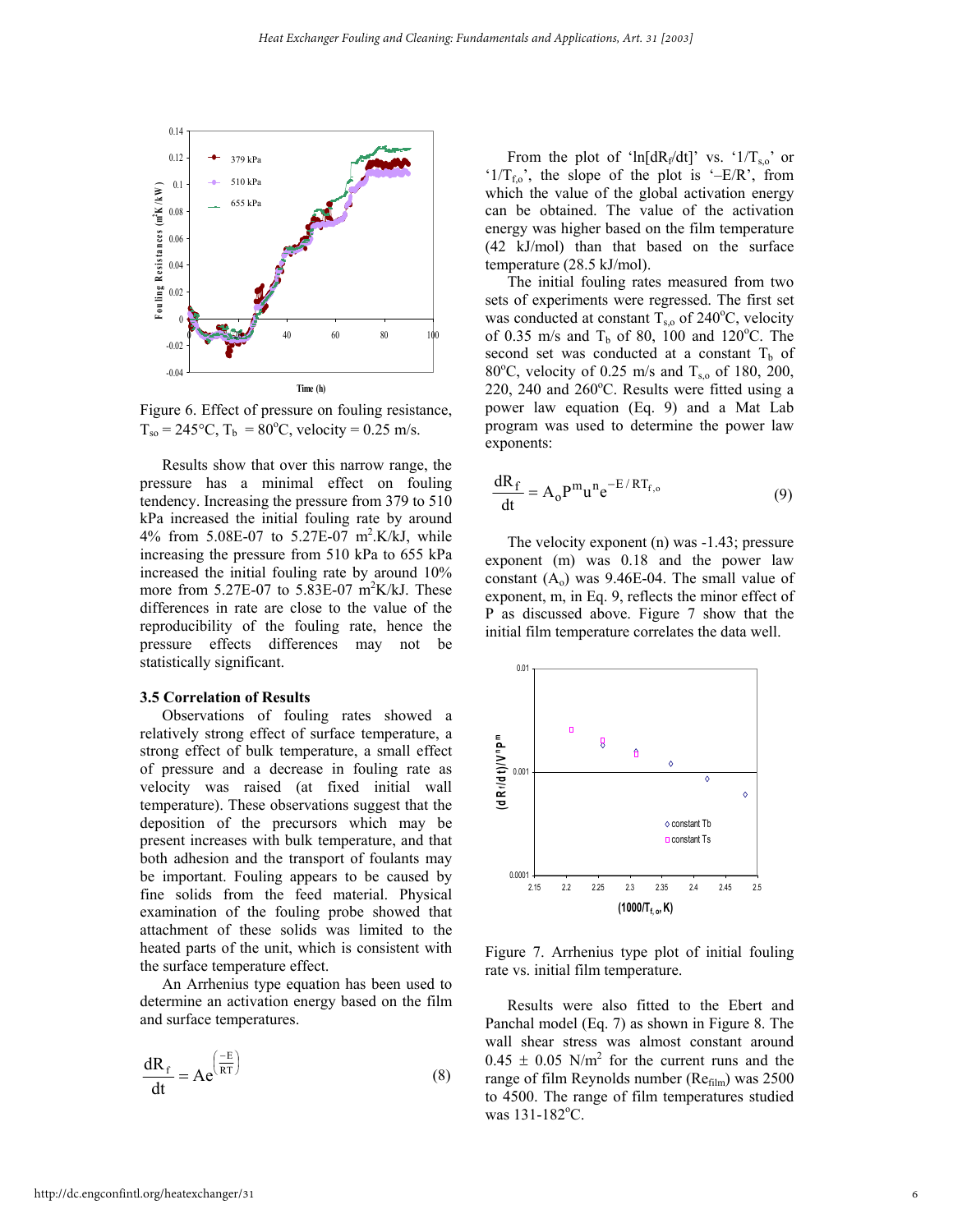

**dRf/dt, m2 K/kJ (Calculated)**

Figure 8. Fit of experimental data to Equation 7.

 The resulting values of the four constants were  $\alpha = 3.3 \times 10^6$  K m<sup>2</sup>/kJ,  $\beta = -0.3$ ,  $E = 42.01$ kJ/mol,  $\gamma = 1.45 \times 10^{-8} \text{ m}^2/\text{N}$  (K m<sup>2</sup>/kJ). The Ebert and Panchal model based on film temperature was consistent with the current data.

#### **3.6 Deposit Analysis:**

 The deposit which built up as the run proceeded appeared as a thin black layer of carbonaceous material on the surface of the probe. SEM micrographs show clusters of agglomerations of asphaltene-like structures that have undergone some form of chemical change on the hot probe surface (see Figure 9).



Figure 9. Probe deposit morphology under SEM.

Deposits were collected at the end of each run after photographing the probe. Elemental analyses were performed for some deposit

samples and results are presented in Tables 6 and 7. Chemical analysis of collected deposits (Table 6) show the H/C atomic ratio is in the range 1.07 – 1.41 and averaged 1.26, nitrogen content was  $\leq 0.3$  – 0.42% and the sulphur content 2.26-2.99%.

Table 6. Deposit analysis for C, H, N, and S.

| Run<br># | C<br>$(wt\%)$ | Ħ<br>$(wt\%)$ | N<br>$(wt\%)$ | S<br>$(wt\%)$ | Atomic<br>ratio<br>(H/C) |
|----------|---------------|---------------|---------------|---------------|--------------------------|
| 26       | 76.5          | 7.8           | < 0.3         | 2.99          | 1.22                     |
| 32       | 76.61         | 8.44          | < 0.3         | 2.26          | 1.32                     |
| 42       | 77.51         | 7.96          | 0.42          | 2.47          | 1.23                     |
| 43       | 86.97         | 7.76          | 0.33          | 2.78          | 1.07                     |
| 46       | 78.30         | 8.56          | 0.30          | 2.48          | 1.31                     |
| 49       | 77.60         | 9.16          | 0.37          | 2.48          | 1.41                     |

Unaccounted for material, which averaged 11.4% for 5 of the 6 samples is probably mineral matter (ash) and organic oxygen. It is noted that sulphur is highly concentrated in the deposit with % S (deposit) / % S (oil)  $\approx$  21.

Fouling deposits were further studied using the scanning electron microscope (SEM) along with energy dispersion x-ray (EDX). The EDX analyzer is attached to the SEM to examine the deposit for the presence of elements at the surface using carbon as the standard. The EDX analysis shows the presence of C, O, Cu, Fe and S in the surface structure of Gippsland deposits. Results are shown in Table 7. Oxygen content averaged 9% and Iron content averaged 0.8%. The high copper contents of deposits from runs 32 and 47 are inexplicable.

Table 7. Surface analysis for Gippsland deposits by EDX.

| Run | C        | O        |        | Fe       | Cu       |
|-----|----------|----------|--------|----------|----------|
| #   | $(wt\%)$ | $(wt\%)$ | $wt\%$ | $(wt\%)$ | $(wt\%)$ |
| 26  | 87.14    | 8.32     | 2.46   | 0.45     | 0.09     |
| 32  | 82.67    | 8.87     | 3.03   | 1.89     | 3.55     |
| 47  | 83.36    | 9.11     | 2.98   | 1.07     | 3.48     |
| 44  | 89.48    | 8.73     | 179    | -        | -        |

#### **4. CONCLUSIONS**

 A study of fouling of re-circulated Gippsland crude oil led to the following conclusions.

 Surface temperature was found to have a major impact on fouling rates. An increase of roughly  $80^{\circ}$ C results in tripling of the initial fouling rate. Fouling rates for this crude were in the range 2 to 6 x  $10^{-7}$  m<sup>2</sup>K/kJ. Induction times for some of the runs were long and variable.

The fouling rate increased by about 60% with increases in the bulk temperature from 80°C up